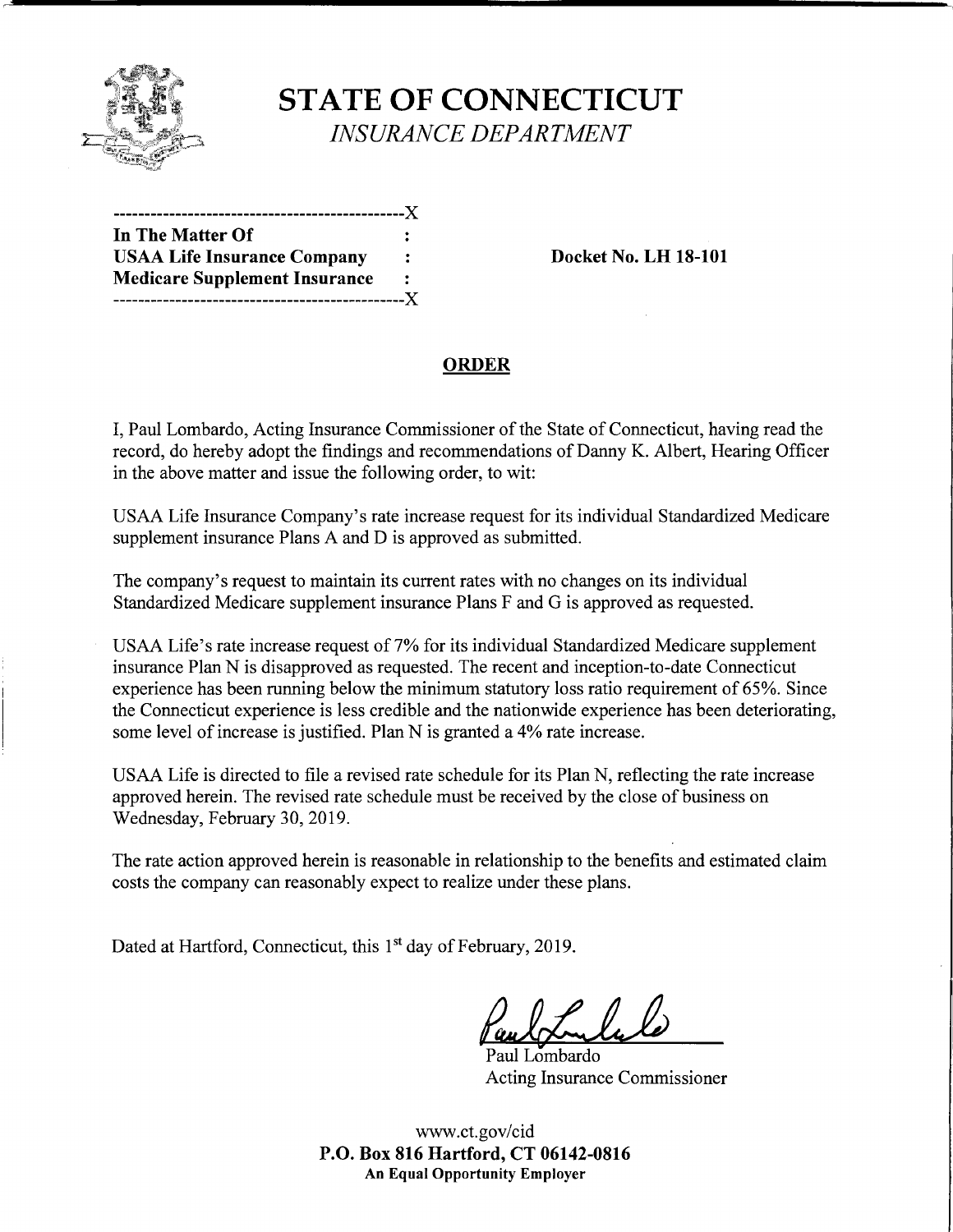

## **STATE OF CONNECTICUT**  *INSURANCE DEPARTMENT*

------------------------------------------------------)( **In The Matter Of**  USAA Life Insurance Company  $\qquad \qquad :$  Docket No. LH 18-101 **Medicare Supplement Insurance**  ------------------------------------------------------)(

#### **PROPOSED FINAL DECISION**

#### I. **INTRODUCTION**

The Insurance Commissioner ofthe State of Connecticut is empowered to review rates charged for individual and group Medicare supplement policies sold to any resident of this State who is eligible for Medicare. The source for this regulatory authority is contained in Chapter 700c and Section 38a-495a of the Connecticut General Statutes.

After due notice, a hearing was held at the Insurance Department in Hartford, CT on Thursday, January 24, 2019, to consider whether or not the rate increase requested by USAA Life Insurance Company on its Medicare supplement insurance business should be approved.

No members from the general public attended the hearing.

No company representatives from USAA Life Insurance Company attended the hearing.

The hearing was conducted in accordance with the requirements of Section 38a-474, Connecticut General Statutes, the Uniform Administrative Procedures Act, Chapter 54 of Section 38a-8-1 et seq. of the Regulations of Connecticut State Agencies.

A Medicare supplement policy is a private health insurance policy sold on an individual or group basis, which provides benefits that are additional to the benefits provided by Medicare. For many years Medicare supplement policies have been highly regulated under both state and federal law to protect the interests of persons eligible for Medicare who depend on these policies to provide additional coverage for the costs of health care.

Effective December 1, 2005, Connecticut amended its program of standardized Medicare supplement policies in accordance with Section 38a-496a of the Connecticut General Statutes, and Sections 38a-495a-1 through 38a-495a-21 of the Regulations of Connecticut Agencies. This program, which conforms to federal requirements, provides a "core" package of benefits known as Plan A. Insurers may also offer any one or more of eleven other plans (Plans B through N).

Effective January 1, 2006, in accordance with Section 38a-495c of the Connecticut General Statutes (as amended by Public Act 05-20) premiums for all Medicare supplement policies in the state must use community rating. Rates for Plans A through N must be computed without regard to age, gender, previous claims history or the medical condition of any person covered by a Medicare supplement policy or certificate.

The statute provides that coverage under Plans A through N may not be denied on the basis of age, gender, previous claims history or the medical condition of any covered person. Insurers may exclude

> www.ct.gov/cid **P.O. Box 816 Hartford, CT 06142-0816 An Equal Opportunity Employer**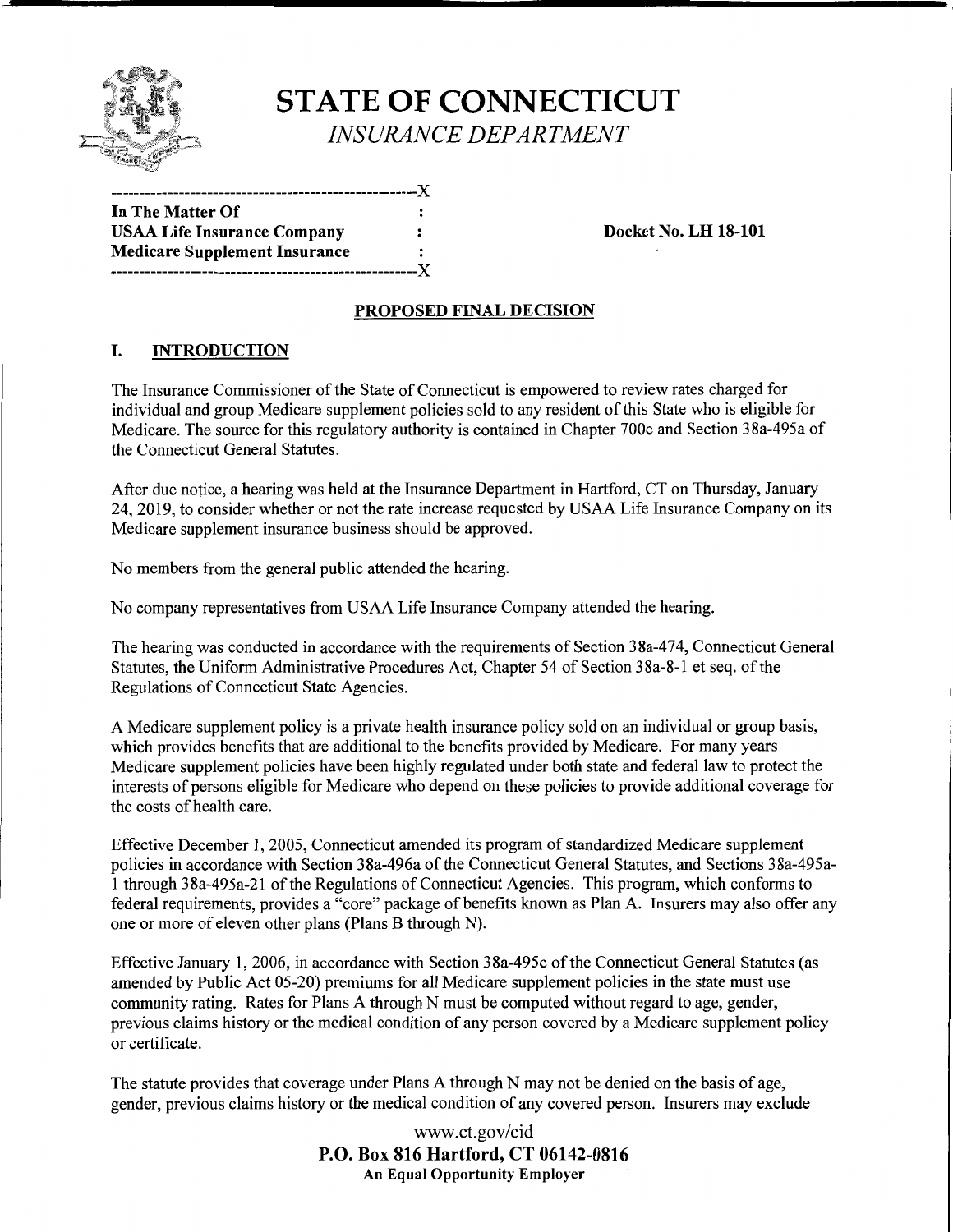benefits for losses incurred within six months from the effective date of coverage based on a pre-existing condition.

Effective October 1, 1998, carriers that offer Plan B or Plan C must make these plans as well as Plan A, available to all persons eligible for Medicare by reason of disability.

Insurers must also make the necessary arrangements to receive notice of all claims paid by Medicare for their insureds so that supplement benefits can be computed and paid without requiring insureds to file claim forms for such benefits. This process of direct notice and automatic claims payment is commonly referred to as "piggybacking" or "crossover".

Sections 38a-495 and 38a-522 of the Connecticut General Statutes, and Section 38a-495a-10 of the Regulations of Connecticut Agencies, state that individual and group Medicare supplement policies must have anticipated loss ratios of 65% and 75%, respectively. Under Sections 38a-495-7 and 38a-495a-10 of the Regulations of Connecticut Agencies, filings for rate increases must demonstrate that actual and expected losses in relation to premiums meet these standards, and anticipated loss ratios for the entire future period for which the requested premiums are calculated to provide coverage must be expected to equal or exceed the appropriate loss ratio standard.

Section 38a-473 of the Connecticut General Statutes provides that no insurer may incorporate in its rates for Medicare supplement policies factors for expenses that exceed 150% of the average expense ratio for that insurer's entire written premium for all lines of health insurance for the previous calendar year.

#### II. **FINDING OF FACT**

After reviewing the exhibits entered into the record ofthis proceeding, and utilizing the experience, technical competence and specialized knowledge of the Insurance Department, the undersigned makes the following findings of fact:

- 1. USAA Life Insurance Company has requested a 5.0% rate increase on its individual standardized Medicare supplement Plan A, a 2% increase on Plan D, and a 7% increase on Plan N. The company has also requested that the rates remain unchanged for Plans F and G.
- 2. In-force policy counts as of 6/30/18:

| Plan  | Connecticut | Nationwide |
|-------|-------------|------------|
| A     | 11          | 1,375      |
| D     | 51          | 3,275      |
| F     | 1,306       | 127,729    |
| G     | 134         | 2,948      |
| N     | 193         | 12,597     |
| Total | 1,695       | 147,924    |

- 3. The last rate increase approved for Plan A was 15% effective 5/1/13, for Plan D was 3.0% effective 6/1/18, for Plan F was 5.0% effective 6/1/18 and for Plan G was 3.0% effective 6/1/18. Plan N has had no previous rate increases.
- 4. Active policy forms are marketed using captive, salaried and licensed agents who interact with consumers primarily by telephone, mail or internet. The agents are dedicated salaried employees who do not receive any commissions. Plans D and G are not marketed as of this filing date.
- 5. The proposed rates are expected to satisfy the Connecticut statutory loss ratio of 65%, required of individual Medicare supplement forms.